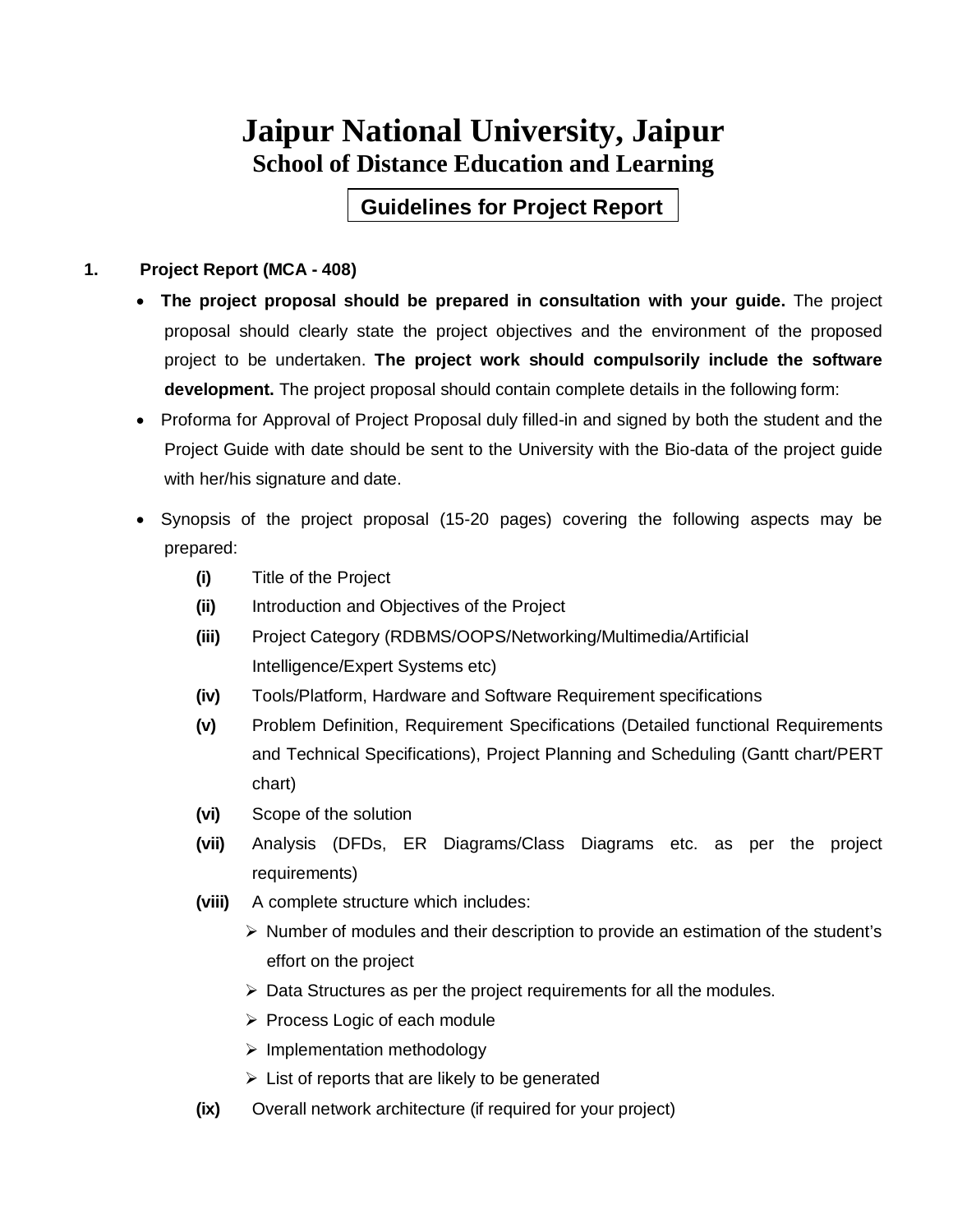- **(x)** Implementation of security mechanisms at various levels
- **(xi)** Future scope and further enhancement of the project
- **(xii)** Bibliography
- **2.** Project proposal completed in all aspects with necessary enclosures should be sent to the University. While posting your proposal to the University you should write on the top of the envelope **"MCA Project Proposal (MCA-408)"**
- **3.** A project proposal, once approved, **is valid for one year.** In case, a student is unable to submit her/his project report within one year, she may be given another chance for submission of the project report subject to validity of his/her registration.
- **4.** All entries of the proforma should be filled up with appropriate and complete information. Incomplete proforma in any respect will be summarily rejected.
- **5.** A **photocopy of the complete Project Proposal** (along with Project Proforma, Project Synopsis, Bio-data of the guide) submitted to, should be retained by the student for future reference.
- **6.** The evaluated project proposal proforma along with the details of Approved/Disapproved will be sent to the student within 4-6 weeks after the university receives the proposal. In case if it is disapproved, the suggestions for reformulating the project will be communicated to the student. Revised project proposal proforma, synopsis, bio-data of the guide with her/his signature on it, should be sent along with the original copy / photocopy of the non-approved proforma of the earlier project proposal, to the University.
- **7.** The project is a part of your final Year curriculum. Students are eligible to submit the project proposals after Second year MCA.
- **8.** In case the students require any project trainee letter from the University for doing a project in any organization / software company, they can get a **"Project Trainee letter"**
- *9. Please ensure that at any given point of time, a guide should not provide guidance for more than 5 MCA students of JNU-Jaipur.*
- **10. Violation of the project guidelines will lead to the rejection of the project at any stage.**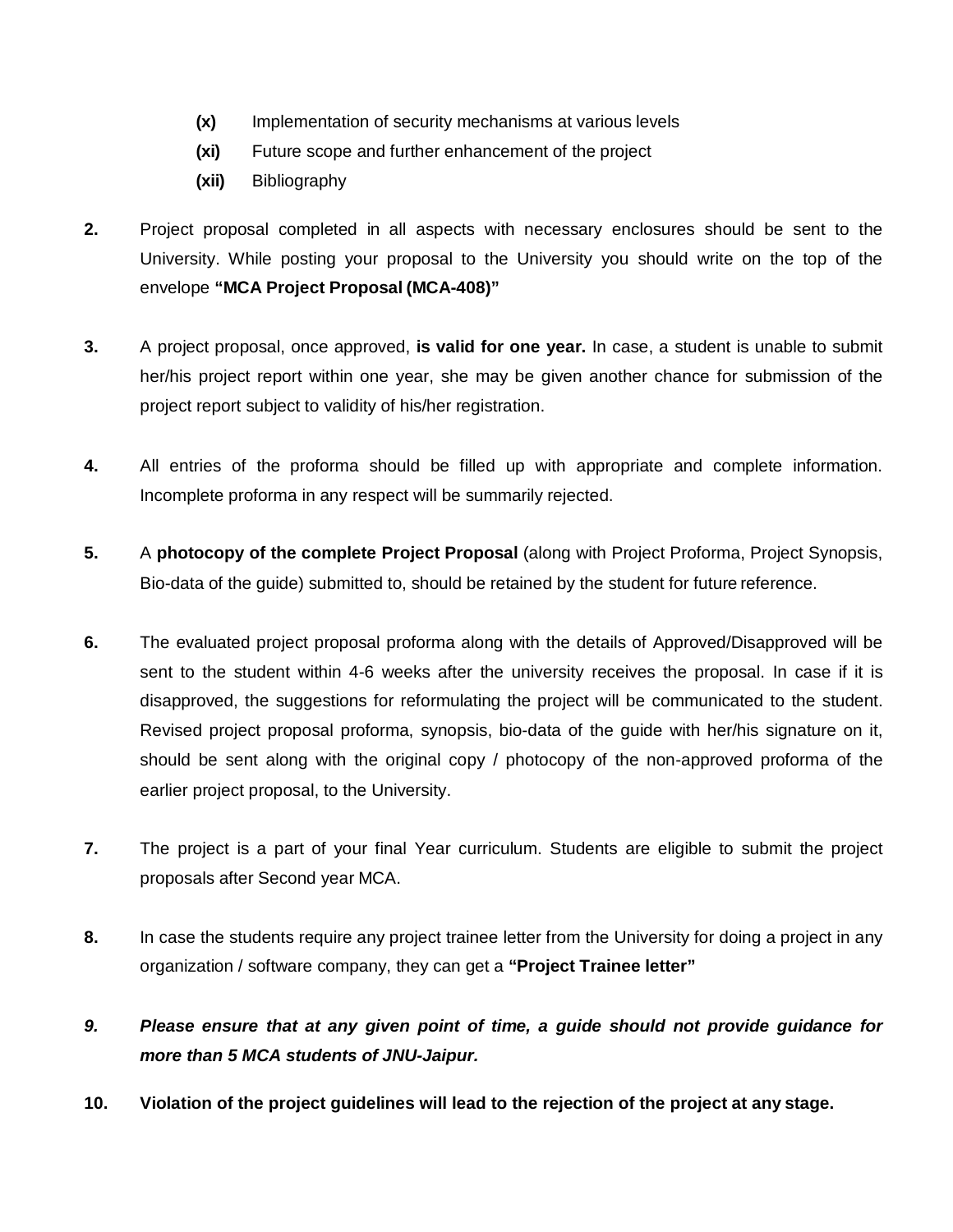#### **PREPARATION FOR THE PROJECT**

#### **1. Project Report Formulation:**

The project report **should** contain the following:

- i) Original copy of the Approved Proforma and Project Proposal
- ii) Bio-data of the guide with her/his signature and date
- iii) Certificate of Originality
- iv) Project documentation
- v) A CD consisting of the executable file(s) of the complete project should be attached on the last page of the project report. In no case, it should be sent separately.
- 2. The **project documentation** may be about 100 to 125 pages (excluding coding). The project documentation details should not be too generic in nature. Appropriate project report documentation should be done, like, **how you have done the analysis, design, coding, use of testing techniques / strategies, etc.,** *in respect of your project***.** To be more specific, whatever the theory in respect of these topics is available in the reference books should be avoided as far as possible. **The project documentation should be in respect of your project only.** The project documentation should include the topics given below. Each and every component shown below carries certain weightage in the project report evaluation.
	- $\triangleright$  Table of Contents / Index with page numbering
	- $\triangleright$  Introduction / Objectives
	- $\triangleright$  System Analysis
		- **Indentification of Need**
		- **Preliminary Investigation**
		- **Feasibility Study**
		- **Project Planning**
		- **Project Scheduling**
		- **Software requirement specifications (SRS)**
		- **Software Engineering Paradigm applied**
		- Data model, Control Flow diagrams, state Diagrams/Sequence diagrams ERD's/Class Diagrams/CRC Models/Collaboration Diagrams/Use-case Diagrams/Activity Diagrams depending upon your project requirements.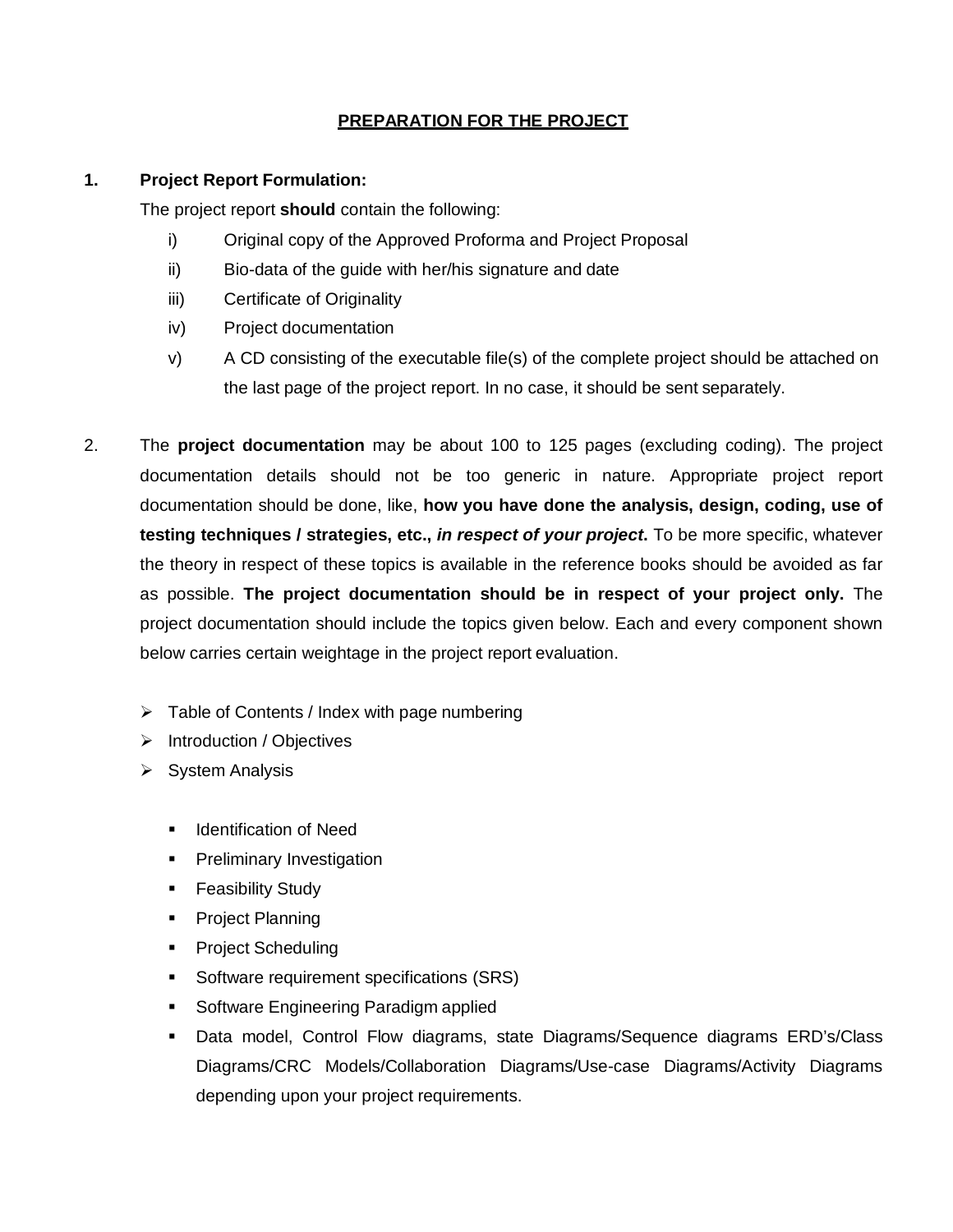- ▶ System Design
	- **Nodularization details**
	- **•** Data integrity and constraints
	- Database design/Procedural Design/Object Oriented Design
	- **User Interface Design**

#### $\triangleright$  Coding

- **Complete Project Coding**
- **•** Comments and Description
- **Standardization of the coding/Code Efficiency**
- **Error handling**
- **Parameters calling/passing**
- **Validation checks**
- $\triangleright$  Testing
	- Testing techniques and Testing strategies used *along with the test case designs* and test report.
	- **Debugging and Code improvement**
- $\triangleright$  System Security measures (Implementation of security for the project developed)
	- Database/data security
	- **•** Creation of User profiles and access rights
- $\triangleright$  Cost Estimation of the Project
- $\triangleright$  Reports (sample layouts should be placed)
- PERT Chart, Gantt Chart
- $\triangleright$  Future scope and further enhancement of the Project
- $\triangleright$  Bibliography
- $\triangleright$  Appendices (if any)
- ▶ Glossary.

**Attach a copy of the CD containing the executable file(s) of the complete project.**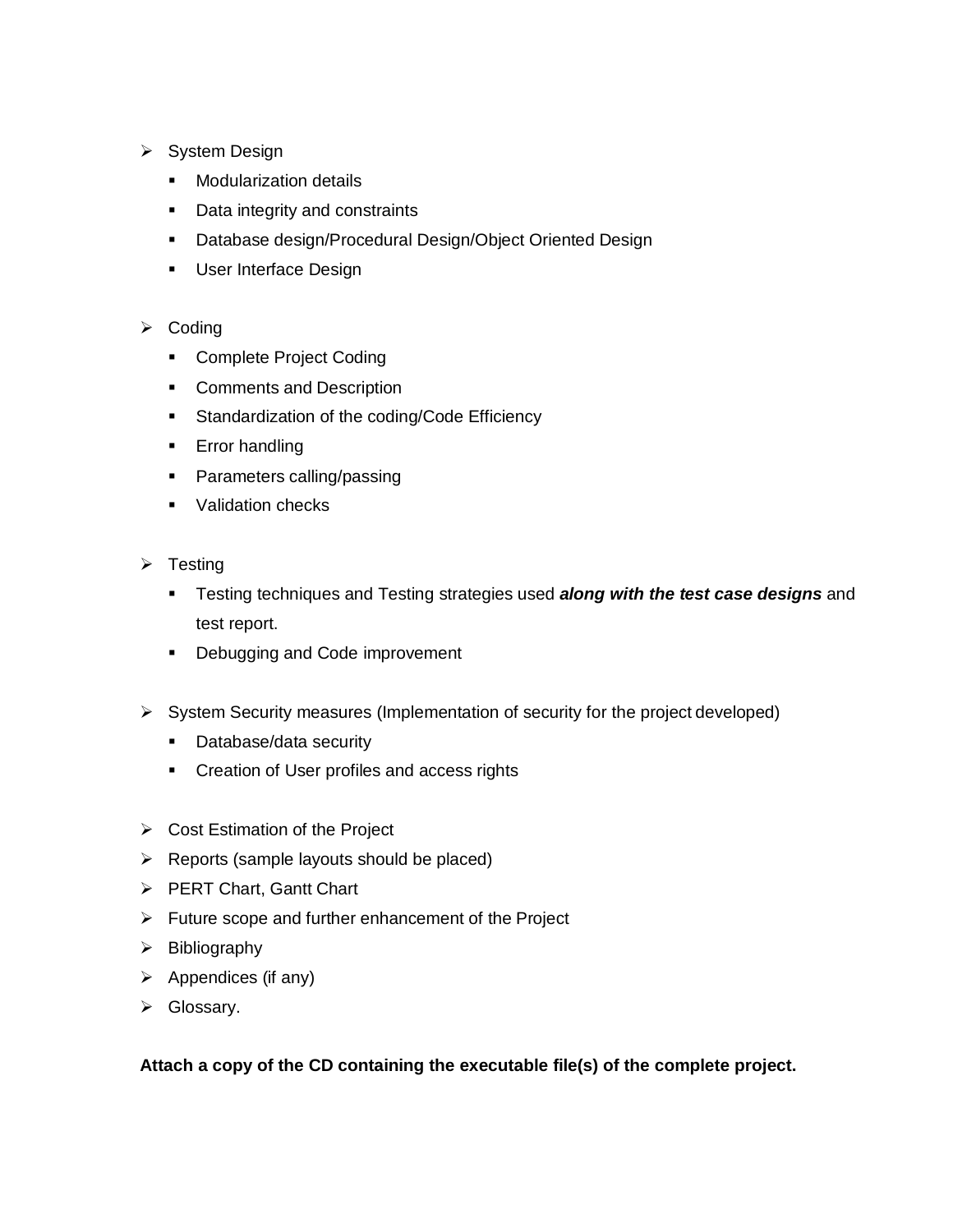- 3. The project report should normally be printed with 1.5 line spacing on A4 paper (one side only). All the pages, tables and figures must be numbered. Tables and figures should contain titles.
- 4. If any project report is received in the absence of the approved project proposal proforma (in original), project synopsis, bio-data of the guide with her/his signature on it, certificate of originality and CD it will be summarily rejected and returned to the student for compliance.
- 5. Throughout the project report, the title of the project should be the same as per the approved synopsis. Signature of the Project Guide in the Certificate of Originality should match with the signature in the Project Proposal proforma also.
- 6. **Only one copy of the original project report** in the bound form along with the CD (containing the executable file(s) of the project should be enclosed in the last page) is to be submitted to the University. One photocopy of the same Project Report and the CD containing the executable file(s) must be retained by the student, which should be produced before the examiner at the time of viva-voce.
- **7.** A photocopy of the project report is **not acceptable** for submission. Kindly mention on the top of the envelope **MCA PROJECT REPORT (MCA-408)**
- 8. Title of the project should be kept the same throughout the project.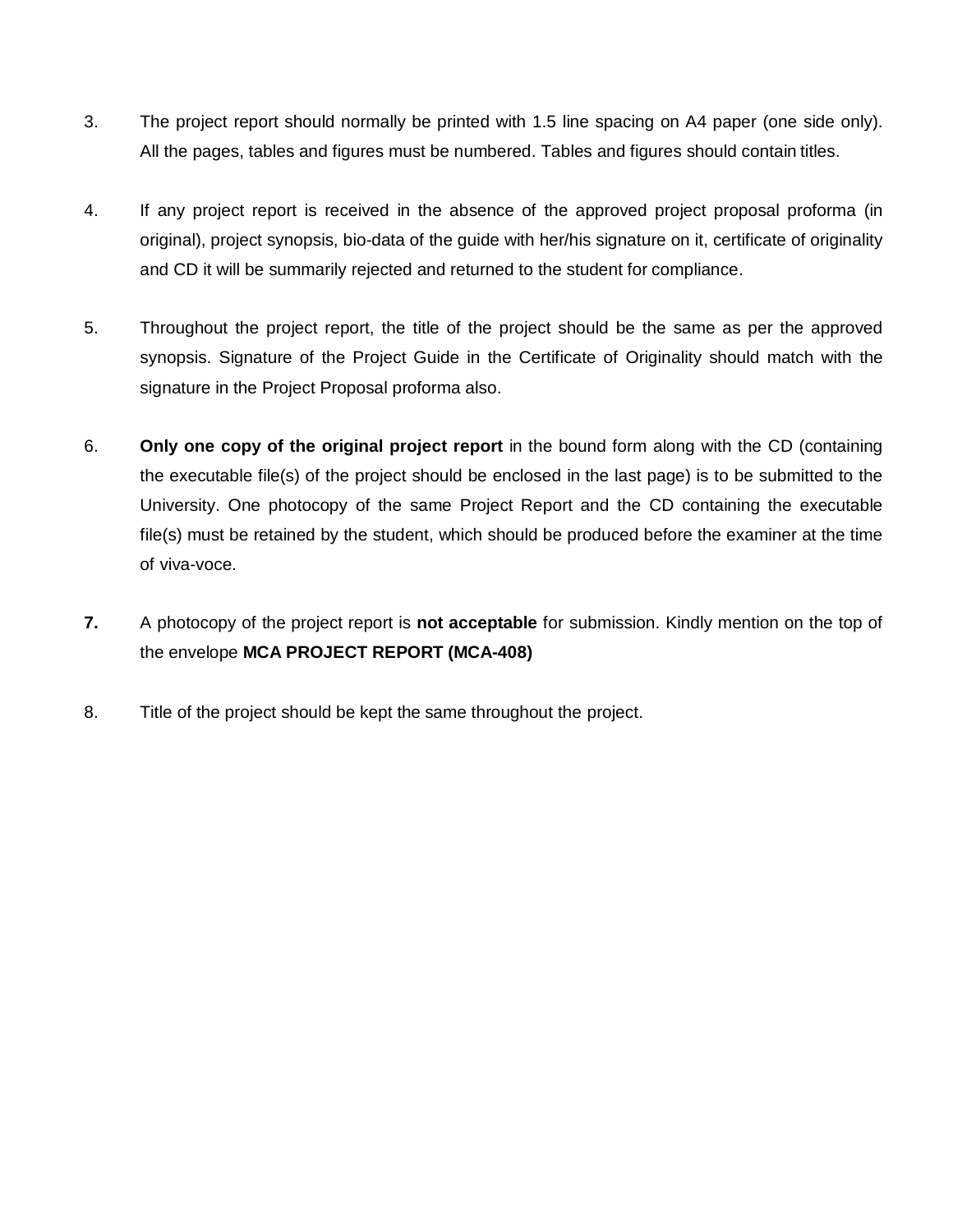#### **GUIDELINES FOR PROJECT EVALUATION**

Each component of the project work carries its own weightage, so the student needs to concentrate on all the sections given in the project report formulation.

In this section, we have given a few general parameters as checkpoints for the assessment of any software development project. You can note these points and emphasize them during the project report preparation and examination. Assessment will be based on the quality of your report, the technical merit of the project and the project execution. Technical merit attempts to assess the quality and depth of the intellectual effort, you have put into the project. Project execution is concerned with assessing how much work you have put in.

#### **Project Evaluation**

The Project Report is evaluated for 400 marks. A student in order to be declared successful in the project (MCA-408) must secure **50% marks**

#### **Unfair means**

Projects copied from other students will be considered to have used unfair means. If two projects are found identical, zero marks will be awarded to both of them. In such a case the projects will have to be resubmitted on new topic**.**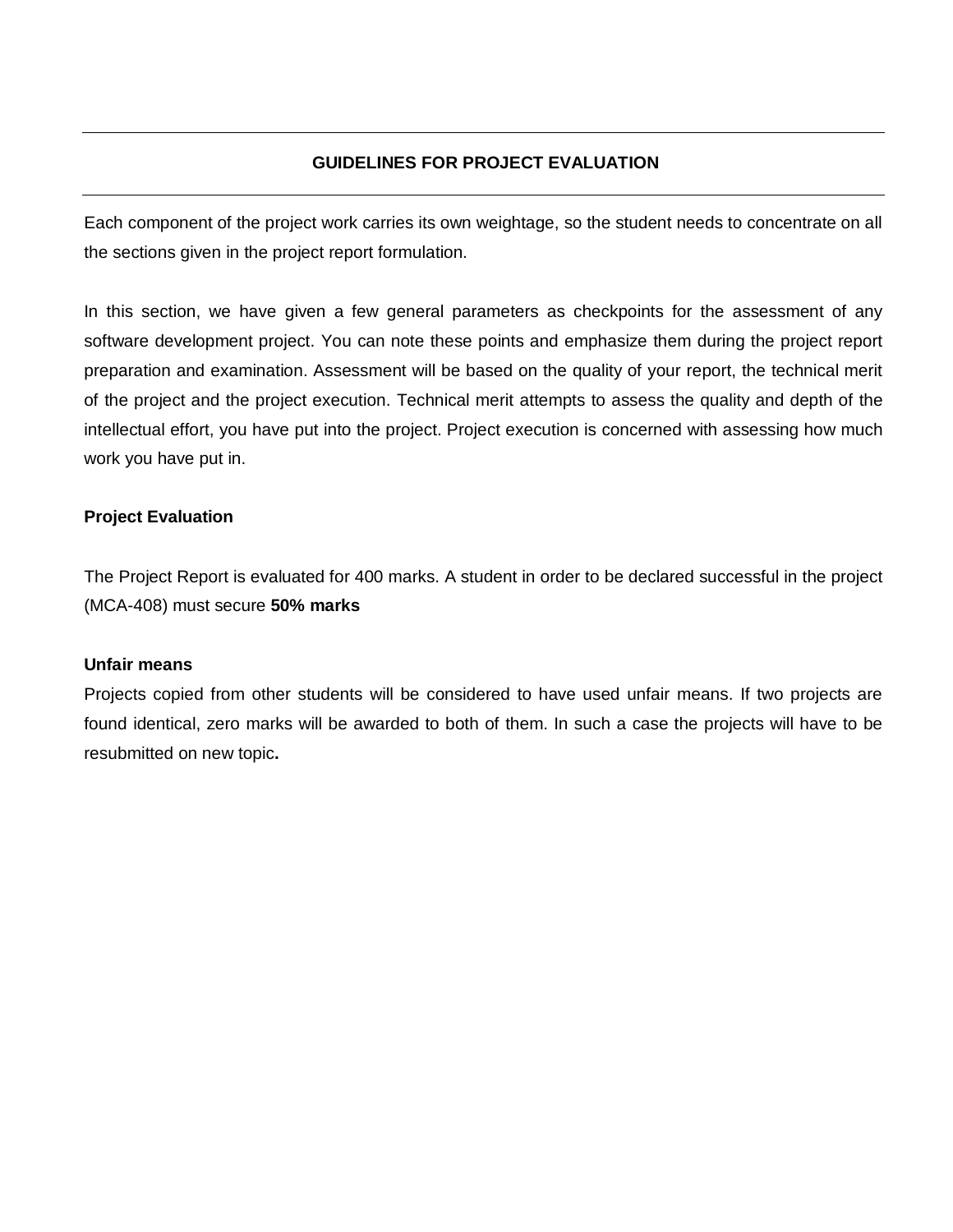

## **JAIPUR NATIONALUNIVERSITY JAGATPURA, JAIPUR**

**PROJECT TRAINEE LETTER (MCA-408)**

This is to certify that Mr. / Ms. \_ with Enrolment No. **No.** is a final year student of the Master of Computer Applications (MCA), Jaipur National University (JNU), and is required to do a six months MCA project work in his/her final semester starting from January/July session. His/her project must be undertaken in a Software Development Organization/Industry/ Research Laboratory under the supervision of a guide, preferably from the same organization with the educational qualifications and experience mentioned in the MCA-408 project guidelines. During her/his course of study, the student as studied and gained knowledge on various Computer Science courses. She/he may please be given a chance to work in your esteemed organization and complete his/her project work. The experience gained by this project work, not only benefit the student to partially fulfill the requirements of the MCA of JNU, Jaipur, but also lay a foundation for his/her future career.

Looking forward to your positive response, support and cooperation.

**Signature of the Director / Stamp**

**Date:**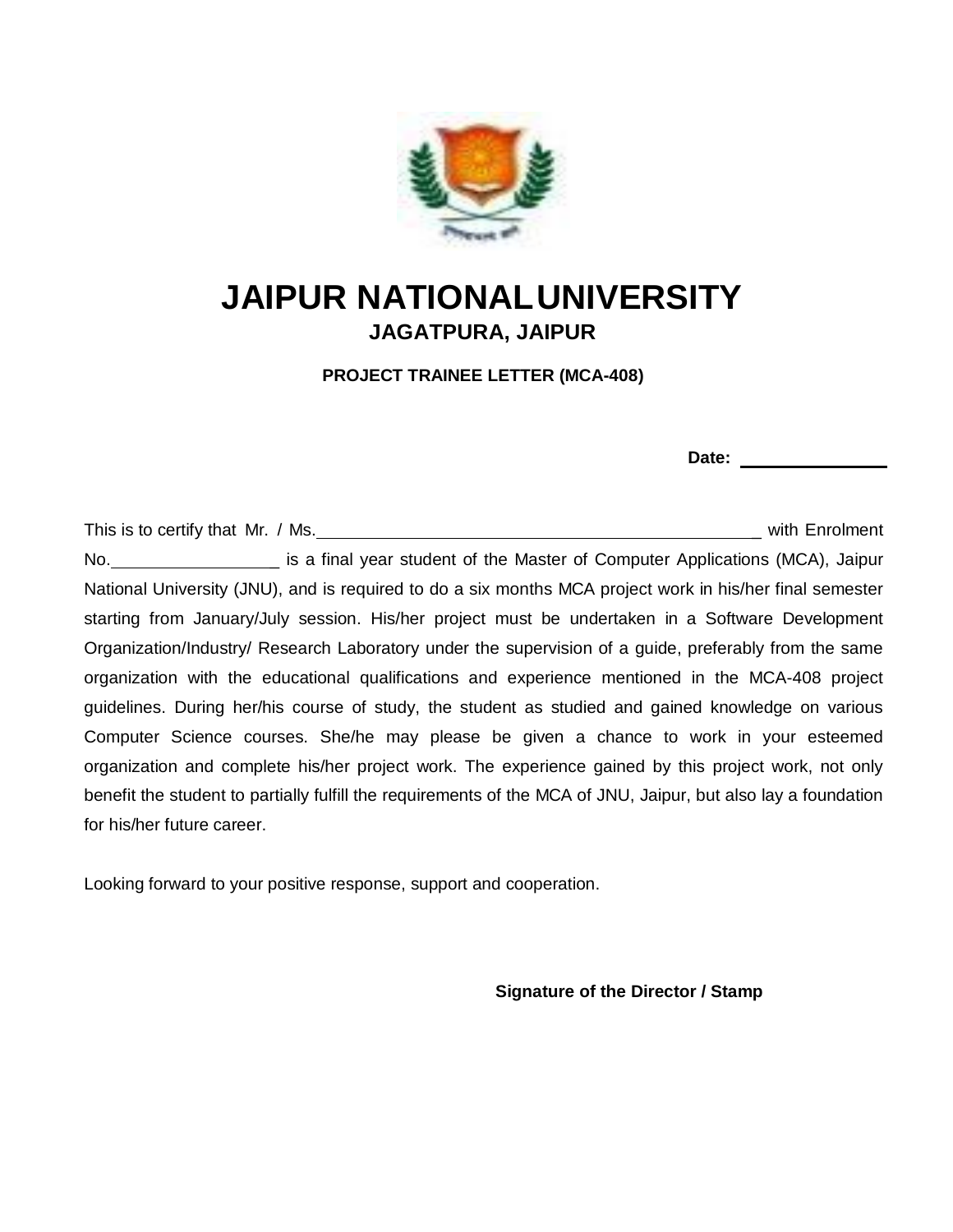### **CERTIFICATE OF ORIGINALITY**

This is to certify that the project report entitled \_\_\_\_\_\_\_\_\_\_\_\_\_\_\_\_\_\_\_\_\_\_\_\_\_\_\_\_

\_ \_

\_ \_

submitted to **Jaipur National University, Jaipur** in partial fulfillment of the requirement for the award of the degree of **MASTER OF COMPUTER APPLICATIONS (MCA)**, is an authentic and original work carried out by Mr. / Ms. \_\_ With enrolment number under my supervision and guidance.

The matter embodied in this project is genuine work done by the student and has not been submitted whether to this University or to any other University / Institute for the fulfillment of the requirements of any course of study.

 $\overline{a}$ 

Signature of the Student: Signature of the Guide Signature of the Guide Signature of the Guide

Date : ………………….. Date: ………………….

…………………………. ………………………….

Name and Address Name and Address and Address natural control of the Student: Name, Designation and of the Student: Address of the Guide:

Enrolment No.: \_\_\_\_\_\_\_\_\_\_\_\_\_\_